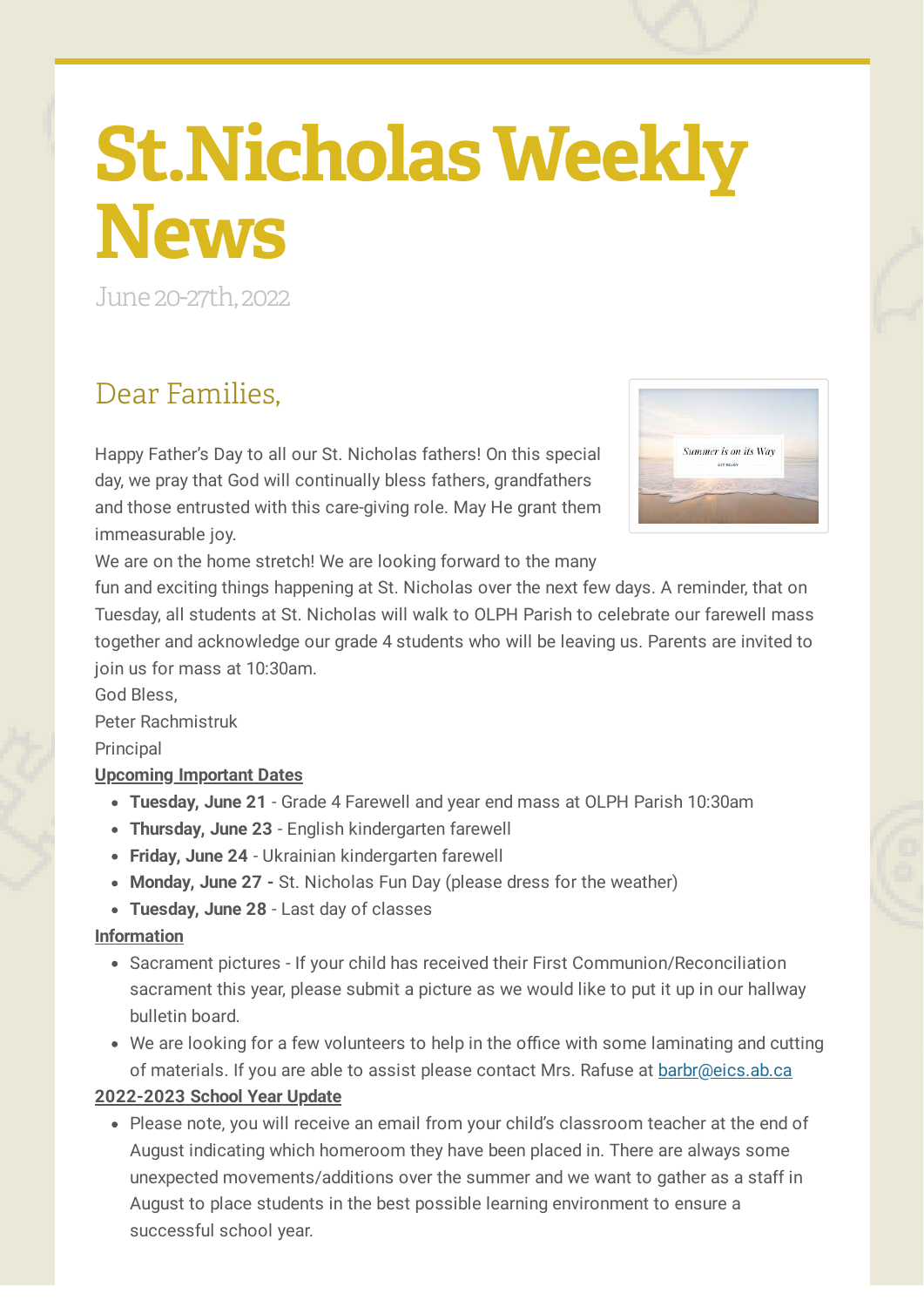- Parents will receive their school supply list in an email the last week of school. Parents will have the option to purchase all school supplies through the "Staples School Tools" program or to purchase supplies on their own. School supply lists will also be available on our website.
- Staggered entry We will be having a staggered entry for all classes to start the 2022-2023 school year. Staggered entry dates will be held on Tuesday, August 30 and Wednesday, August 31 (your child will attend school on one of these days). At the end of August, your child's homeroom teacher will be communicating which dates your child will attend.

#### **Staffing 2022-2023 school year:**

Principal - Peter Rachmistruk Assistant Principal/Grade 4 English - Barb Rafuse Secretary - Simone Dubuc Inclusive Learning Facilitator/Grade 4 - Katie Nestorowich Family Wellness Worker - Allison Norrie Librarian - Aubin Pawl-Nixon Kindergarten (English)/Grade 1 (Ukrainian) - Erin Dziwenko Grade 1 English/Chaplain - Joclyn Beliveau Grade 2 English - Ronda Stychyshyn Grade 3 English - Kalin Spooner Grade 3/4 English - Lindsey LeBel Grade 4 English -Barb Rafuse/Katie Nestorowich Kindergarten (Ukrainian) - Irene Sombyk Grade 1/2 Ukrainian - Lindsay Baugh/ Erin Dziwenko \* Some subjects will be taught separately Grade 3 Ukrainian - Tara Malko Grade 4 Ukrainian/Music - Oksana Cokan Grade 1/2/4 Ukrainian - Tanya Hyshka Educational Assistant - TBD Educational Assistant - TBD Educational Assistant - TBD

Custodian - Christine Eaglesham

#### **Faith Reflection**

As we come to the conclusion of this school year we give thanks to God: For all the teaching and learning that has taken place in our school, both in and out of the classroom, For the talents and gifts that have been shared and the challenges that have been faced; For the burdens that have been lifted and the hurts that have been healed; For the faith that has been lived in our daily struggles, For the hope that has lifted our hearts on the dark days and for the love that has kept us going. We give thanks for our St. Nicholas community, and we ask you Lord - Bless our students and our families as we embark on summer holidays, may our time together leave us with memories to cherish. We make this prayer through Christ our Lord. Amen